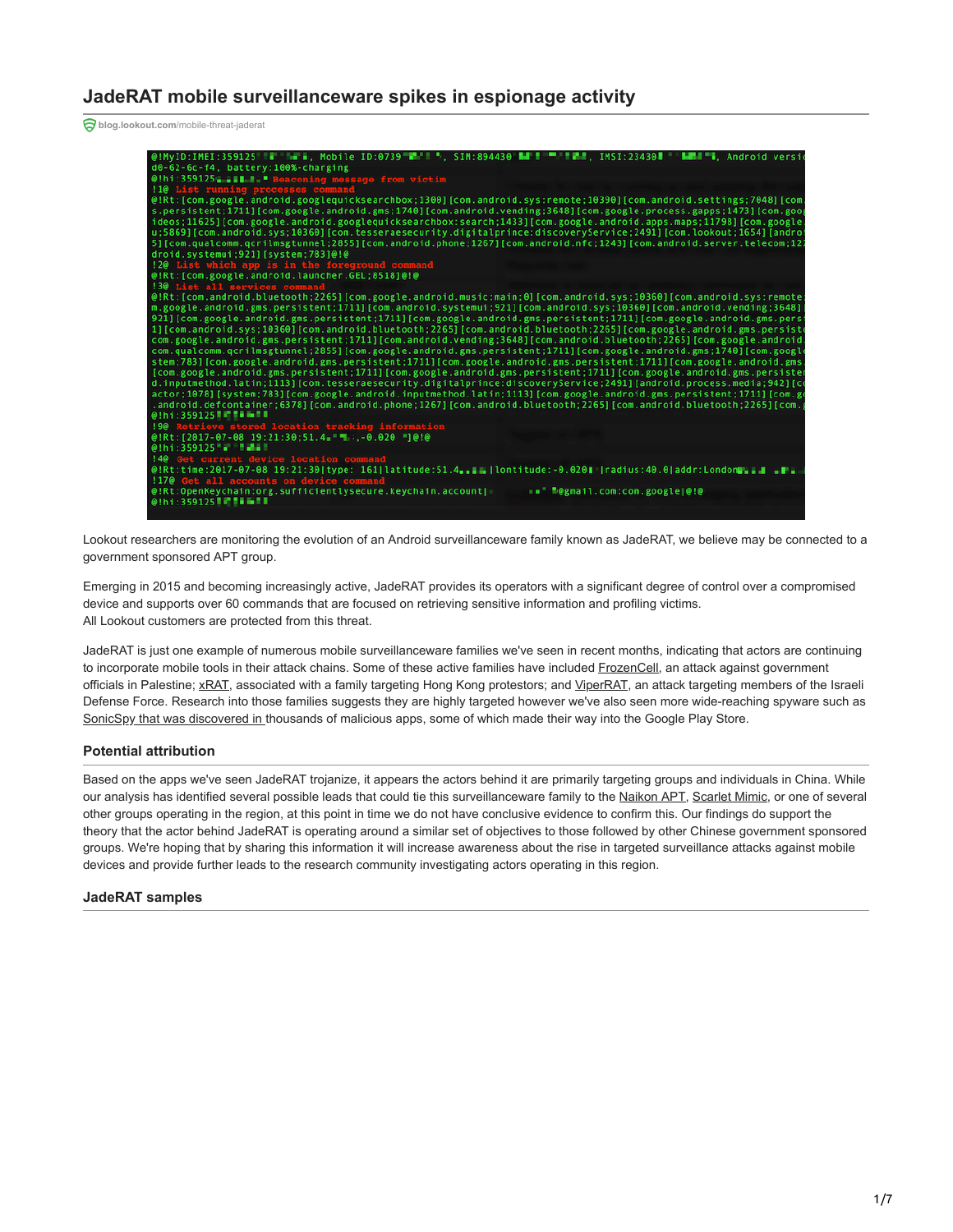

There is a strong indication that the actor behind this family is becoming increasingly active in the mobile space. As of June 2017, we have acquired 34 JadeRAT samples, 50 percent of which were acquired just this year. Looking at hard coded configuration details, we were able to determine which samples are likely production releases and which are used for internal testing. This shows that the majority of production samples were released this year.

JadeRAT sample names have remained fairly consistent. The apps SIM卡管理 (SIM Card Management), 手机管家 (Phone Guardian), and Google Searcher are the most popular observed titles. Others have included Uyghur, 170602, Telegram, and Voxer, indicating the actor is impersonating communication apps and may be running some campaigns targeting ethnic minorities in China, given the Uyghur reference.

JadeRAT supports over 60 commands that can be issued in the format !<command\_id>&<optional\_cmd\_params>@. Many of these offer standard information gathering functionality seen in typical mobile surveillanceware, however JadeRAT supports several less common capabilities. These include notifying an operator via SMS when a device has booted and silently dropping calls and texts to attacker specified numbers. The following are JadeRAT's core capabilities:

Get a list of running processesConfigure call recording to occur if a call is made to a specified numberGet the name of the foreground taskAlert a 'secure phone' that a victim's device is now onlineGet active servicesRecord audio at a specific time for a set durationRetrieve device locationStart / stop audio recording / set to record based on calls to certain numbersRetrieve contacts, accounts, call logs, text messagesAttempt to call an attacker specified numberKill a specific processSilently drop calls and SMSes to specific numbersRetrieve location data that has been periodically collectedEnable / disable Wi-FiList the contents of a specific directoryEnable / disable mobile dataDownload / upload / delete a specified file Enable / disable GPSRecursively search a directory on a victim's device for a specific filenameDelete all SMSes, call logs, contacts, and content on the SDCardUse ZipUtils to compress a specific file, placing the compressed output in /sdcard/.tempExecute arbitrary commands if rootExfiltrate MicroMsg and QQ media files and chat databasesTake a screenshotCheck for root accessShutdown / reboot deviceRetrieve Wi-Fi access points and their corresponding passwords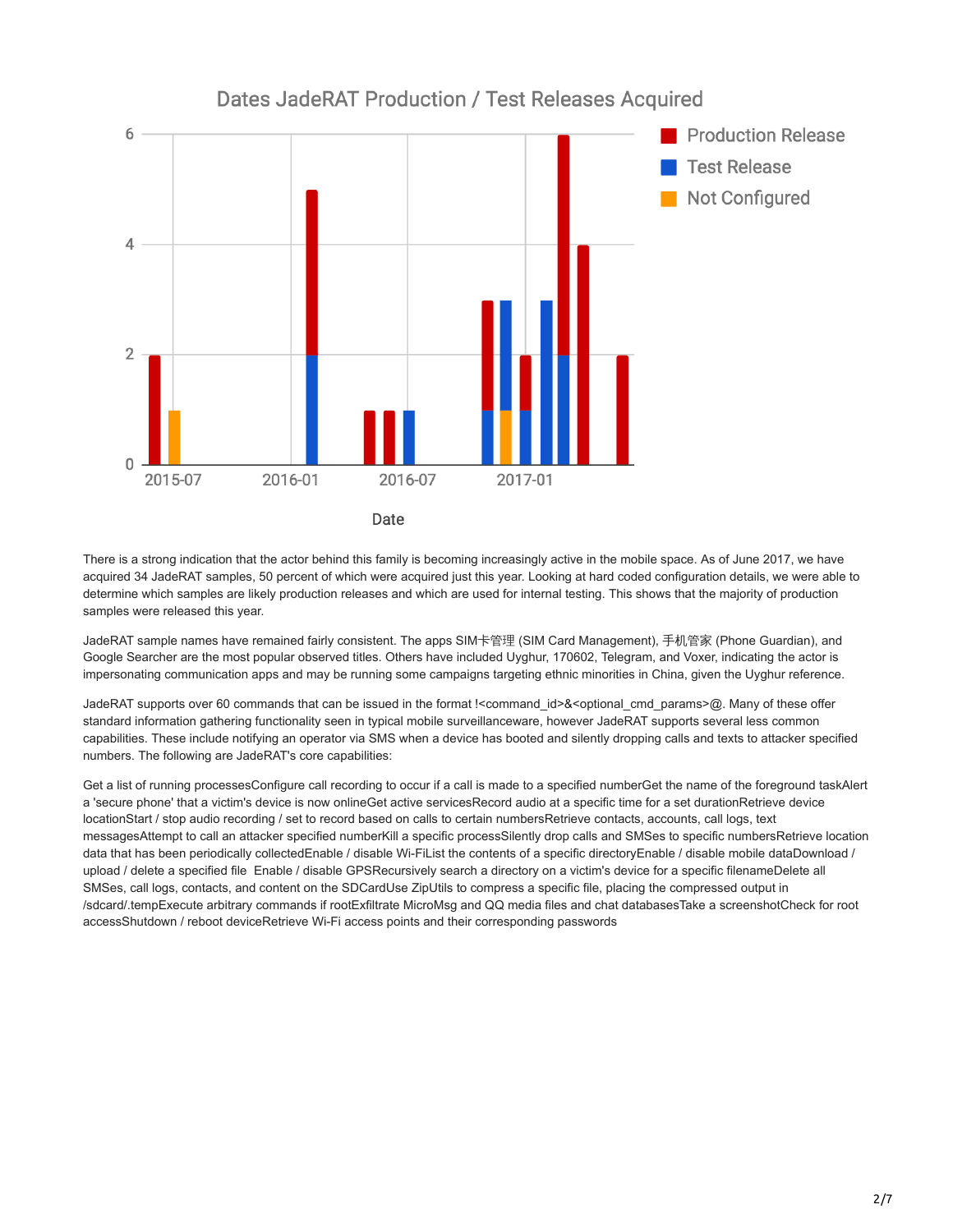

*As JadeRAT simply opens up a socket to a specified address and uses quite a basic instruction format without any authentication its capabilities can be tested out by redirecting traffic from a compromised device to an analysis machine running netcat.*

## **Infrastructure**

JadeRAT's operators have consistently changed their infrastructure. Production releases rarely reuse domains or IP addresses, frequently use dynamic DNS, and communicate on various non-standard ports. JadeRAT is configured to send SMS messages to an attacker-specified phone number when the compromised device first comes online, however these have only been pre-configured in three of the most recently observed samples. We extracted the following phone numbers from samples acquired during April of 2017:

**NumberRegionOperatorBrand**18395610195Shijiazhuang City, Hebei ProvinceChina Mobile Communications CorporationGlobal pass, M-Zone, Shenzhou line, G318633666566Handan City, Hebei ProvinceChina United Network Communications Group Co., LtdUnknown13910674787BeijingChina Mobile Communications CorporationGlobal pass, M-Zone, Shenzhou line, G3

Though these phone numbers are only associated with a limited number of samples, all samples come configured with specific infrastructure to which they communicate. Below are observed domains and external IP addresses.

## **IP /**

**DomainPort**googleservhlp.oicp.net8096iponetest.eicp.net8001myofficedesktop.rkfree.net8000asd887655.6655.la8080103.226.127.9880125.41.9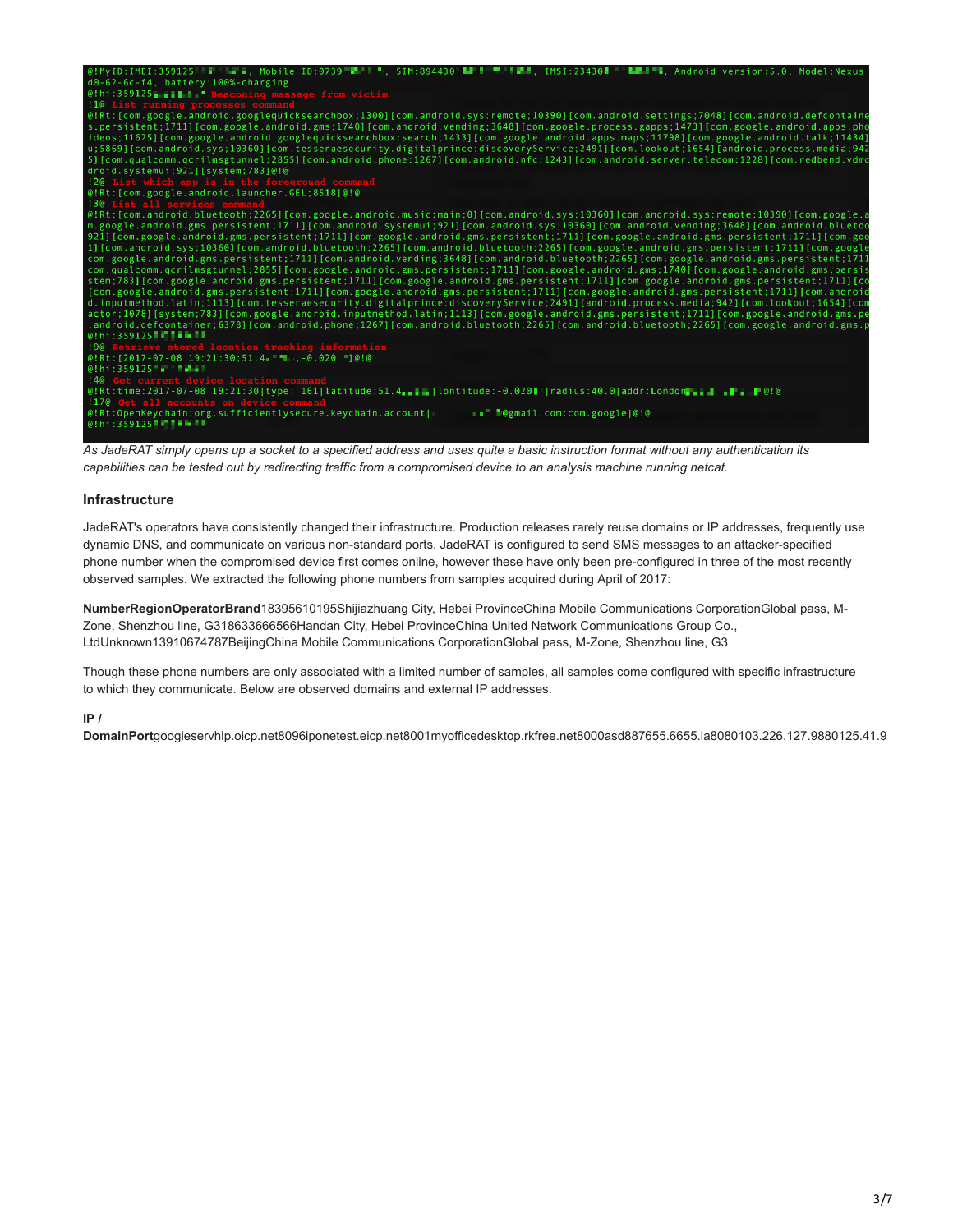

Lookout is continuing to track JadeRAT and its associated infrastructure closely as we anticipate this family will only continue to grow.

*Want to learn more about threats like JadeRAT and our Threat Advisory services? [Contact Lookout today](https://www.lookout.com/info/enterprise-contact-us?camp=701i0000001De2A).*

## **SHA-**

**1s**fea0bc1df035ea8eb683bc91cef4d925d8a260f3b86d8dc815f50377e444a297f5f33bba1b16cc8e674224a4fe7ec9badd5eefce303ec0867a4afcdf3

All these indicators have been added to AlienVault under the [JadeRAT](https://otx.alienvault.com/pulse/59e7a58dc4aec524912bb280/) pulse.

Lookout researchers are monitoring the evolution of an Android surveillanceware family known as JadeRAT, we believe may be connected to a government sponsored APT group.

Emerging in 2015 and becoming increasingly active, JadeRAT provides its operators with a significant degree of control over a compromised device and supports over 60 commands that are focused on retrieving sensitive information and profiling victims. All Lookout customers are protected from this threat.

JadeRAT is just one example of numerous mobile surveillanceware families we've seen in recent months, indicating that actors are continuing to incorporate mobile tools in their attack chains. Some of these active families have included [FrozenCell](https://blog.lookout.com/frozencell-mobile-threat), an attack against government officials in Palestine; [xRAT](https://blog.lookout.com/xrat-mobile-threat), associated with a family targeting Hong Kong protestors; and [ViperRAT,](https://blog.lookout.com/viperrat-mobile-apt) an attack targeting members of the Israeli Defense Force. Research into those families suggests they are highly targeted however we've also seen more wide-reaching spyware such as [SonicSpy that was discovered in](https://blog.lookout.com/sonicspy-spyware-threat-technical-research) thousands of malicious apps, some of which made their way into the Google Play Store.

# **Potential attribution**

Based on the apps we've seen JadeRAT trojanize, it appears the actors behind it are primarily targeting groups and individuals in China. While our analysis has identified several possible leads that could tie this surveillanceware family to the [Naikon APT](http://cdn2.hubspot.net/hubfs/454298/Project_CAMERASHY_ThreatConnect_Copyright_2015.pdf?t=1443030820943&submissionGuid=81f1c199-859f-41e9-955b-2eec13777720), [Scarlet Mimic](https://researchcenter.paloaltonetworks.com/2016/01/scarlet-mimic-years-long-espionage-targets-minority-activists/), or one of several other groups operating in the region, at this point in time we do not have conclusive evidence to confirm this. Our findings do support the theory that the actor behind JadeRAT is operating around a similar set of objectives to those followed by other Chinese government sponsored groups. We're hoping that by sharing this information it will increase awareness about the rise in targeted surveillance attacks against mobile devices and provide further leads to the research community investigating actors operating in this region.

# **JadeRAT samples**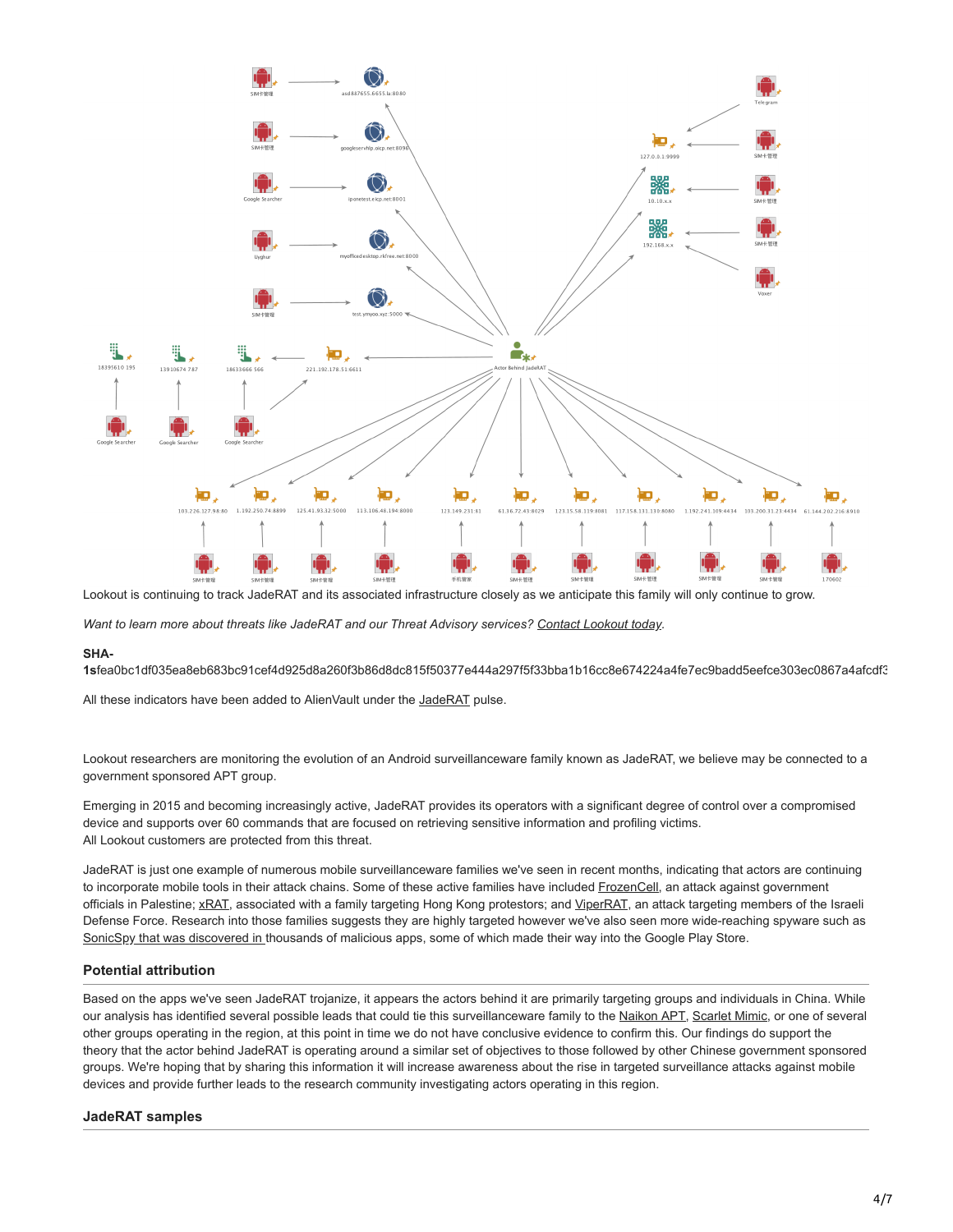

There is a strong indication that the actor behind this family is becoming increasingly active in the mobile space. As of June 2017, we have acquired 34 JadeRAT samples, 50 percent of which were acquired just this year. Looking at hard coded configuration details, we were able to determine which samples are likely production releases and which are used for internal testing. This shows that the majority of production samples were released this year.

JadeRAT sample names have remained fairly consistent. The apps SIM卡管理 (SIM Card Management), 手机管家 (Phone Guardian), and Google Searcher are the most popular observed titles. Others have included Uyghur, 170602, Telegram, and Voxer, indicating the actor is impersonating communication apps and may be running some campaigns targeting ethnic minorities in China, given the Uyghur reference.

JadeRAT supports over 60 commands that can be issued in the format !<command\_id>&<optional\_cmd\_params>@. Many of these offer standard information gathering functionality seen in typical mobile surveillanceware, however JadeRAT supports several less common capabilities. These include notifying an operator via SMS when a device has booted and silently dropping calls and texts to attacker specified numbers. The following are JadeRAT's core capabilities:

Get a list of running processesConfigure call recording to occur if a call is made to a specified numberGet the name of the foreground taskAlert a 'secure phone' that a victim's device is now onlineGet active servicesRecord audio at a specific time for a set durationRetrieve device locationStart / stop audio recording / set to record based on calls to certain numbersRetrieve contacts, accounts, call logs, text messagesAttempt to call an attacker specified numberKill a specific processSilently drop calls and SMSes to specific numbersRetrieve location data that has been periodically collectedEnable / disable Wi-FiList the contents of a specific directoryEnable / disable mobile dataDownload / upload / delete a specified file Enable / disable GPSRecursively search a directory on a victim's device for a specific filenameDelete all SMSes, call logs, contacts, and content on the SDCardUse ZipUtils to compress a specific file, placing the compressed output in /sdcard/.tempExecute arbitrary commands if rootExfiltrate MicroMsg and QQ media files and chat databasesTake a screenshotCheck for root accessShutdown / reboot deviceRetrieve Wi-Fi access points and their corresponding passwords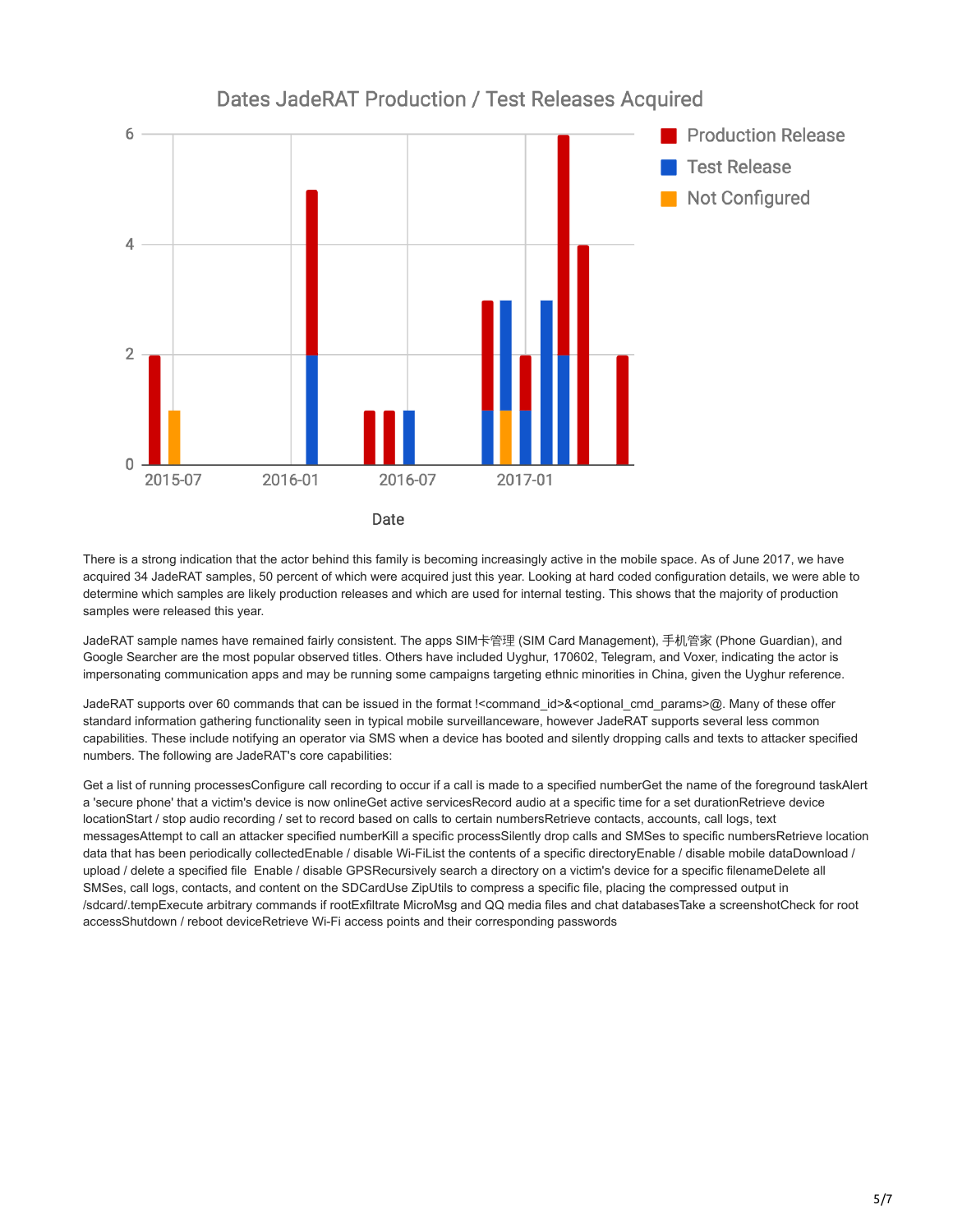

*As JadeRAT simply opens up a socket to a specified address and uses quite a basic instruction format without any authentication its capabilities can be tested out by redirecting traffic from a compromised device to an analysis machine running netcat.*

## **Infrastructure**

JadeRAT's operators have consistently changed their infrastructure. Production releases rarely reuse domains or IP addresses, frequently use dynamic DNS, and communicate on various non-standard ports. JadeRAT is configured to send SMS messages to an attacker-specified phone number when the compromised device first comes online, however these have only been pre-configured in three of the most recently observed samples. We extracted the following phone numbers from samples acquired during April of 2017:

**NumberRegionOperatorBrand**18395610195Shijiazhuang City, Hebei ProvinceChina Mobile Communications CorporationGlobal pass, M-Zone, Shenzhou line, G318633666566Handan City, Hebei ProvinceChina United Network Communications Group Co., LtdUnknown13910674787BeijingChina Mobile Communications CorporationGlobal pass, M-Zone, Shenzhou line, G3

Though these phone numbers are only associated with a limited number of samples, all samples come configured with specific infrastructure to which they communicate. Below are observed domains and external IP addresses.

## **IP /**

**DomainPort**googleservhlp.oicp.net8096iponetest.eicp.net8001myofficedesktop.rkfree.net8000asd887655.6655.la8080103.226.127.9880125.41.9